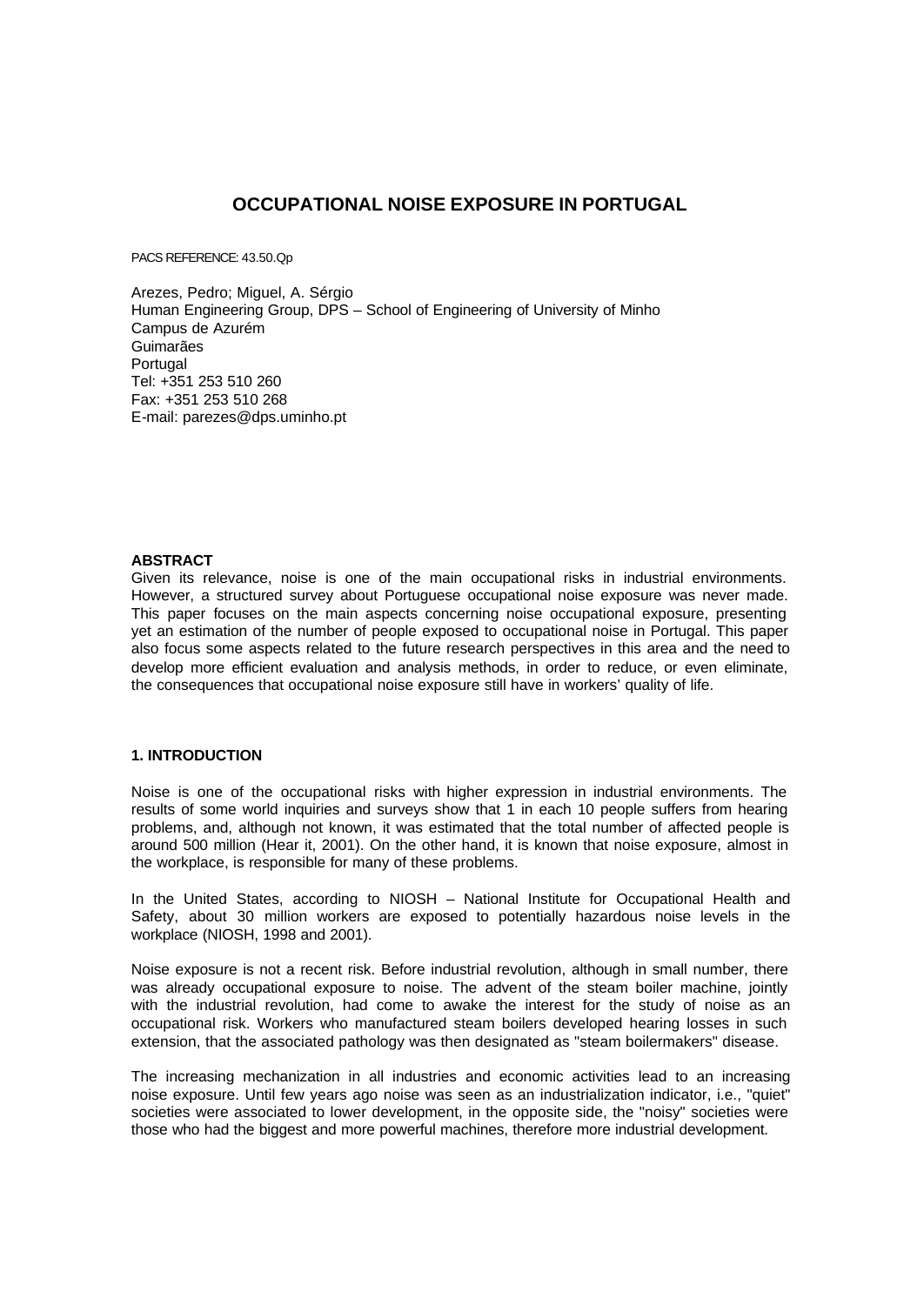However, in the last years industrial noise changed into a silence need, considering that quiet occupational environments were not a luxury but an increasing need, both in workplaces, and outside these.

Although out of the scope of this paper, it is important to refer the magnitude of problems originated by noise exposure of populations, also designated as environmental noise.

## **3. NOISE OCCUPATIONAL EXPOSURE AND HEARING CONSERVATION PROGRAMS**

There are obvious advantages, beyond hearing preservation, in reducing occupational noise exposure. To name an example, the benefits to the absenteeism and accidents reduction (Berger, 1985). This type of interventions could not be seen as casuistic, or short-term actions, but inserted in company general politic, with medium/long term effects. Only long-term strategies will allow the achievement of lasting results. Interventions in order to reduce occupational noise exposure will have to be delineated in the scope of company politics and not as a set of separated interventions.

Hearing Conservation Programs (HCP) usually designates the set of measures carried out in order to reduce or prevent occupational noise exposure. HCP are essentially recommendable where workers are exposed to daily exposure levels, without protection (i.e., with no use of HPD), equal or higher than  $\delta$  dB(A). In other words, the HCP are desirable when there are exposed workers, i.e., workers whose daily exposure level, or  $L_{E_0,d}$ , exceed the action level.

The way to develop a HCP could be very diversified. However there are some guidelines on which this development is based. The only common point to the several approaches will be the main goal of HCP, namely, the elimination and/or prevention of professional deafness. To attain this goal, HCP could have a specific emphasis in aspects, such as hearing protection, collective protection and organizational measures, workers training, health monitoring, among others.

NIOSH (1998), as well as other references in literature (Berger et al., 2000), considers recommendable that the structure of a HCP contains, at least, the following components:

- 1. Initial and annual auditory;
- 2. Occupational noise assessment;
- 3. Technical and organizational measures in order to prevent noise exposure;
- 4. Workers' hearing evaluation and monitoring;
- 5. Hearing protection;
- 6. Workers training and motivation;
- 7. Records archive;

In Portuguese industrial environments, only in a few cases we found a HCP (Barroso *et al.*, 1996; Arezes et al., 2000), at least in a structured way, like described here. Despite this fact, there are many entities and companies with concerns in this particular domain. Additionally, by legal appointment, many of the companies have to fulfil some of the HCP requirements, namely, workers' audiometric screening and occupational noise exposure assessment.

## **5. LEGISLATIVE EVOLUTION**

Legislation related to workers' protection against noise exposure is closely linked to the legislation on the work conditions in general. Thus, the first reference appears in Portaria nº 53/71, of 3<sup>rd</sup> February, that approves the General Regulation of Safety and Hygiene in the industrial establishments, later modified by Portaria  $n^{\circ}$  702/80, of 22<sup>nd</sup> September. Noise exposure, like others physical agents, is also referred in the Decreto Regulamentar nº347/93, of 1<sup>st</sup> October and Portaria nº 987/93, of 6<sup>th</sup> October, both related to the minimum requirements of health and safety at work.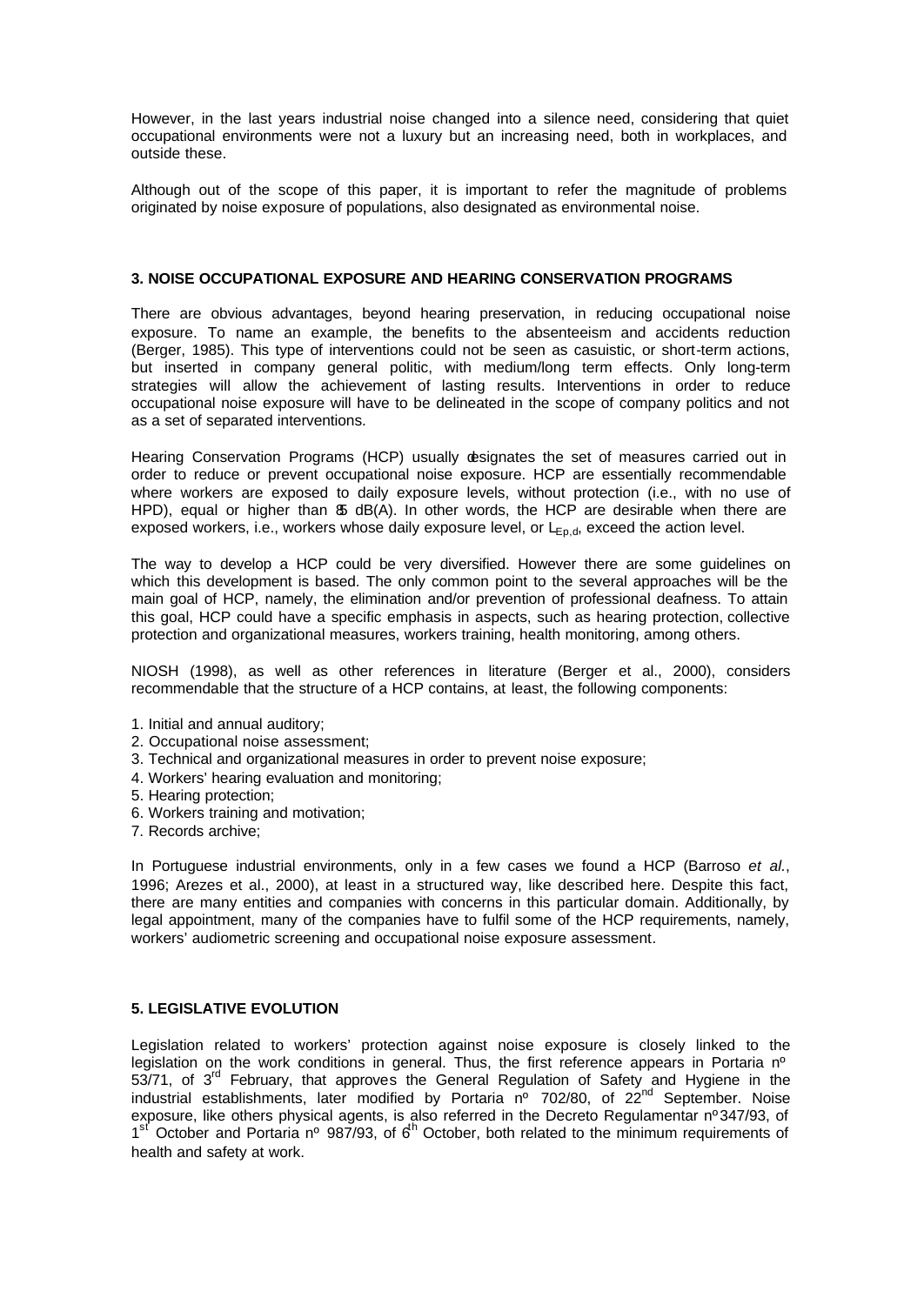Although the importance of the previous mentioned legislation, noise exposure appears for the first time, as central element, in Decreto Regulamentar 251/87, of  $24<sup>th</sup>$  June, known as General Regulation on Noise. This legislation, although with widened objectives, constitutes the first step in legislation concerning noise exposure. In 1989 some disposals of the General Regulation on the Noise are modified, through the Decreto-Lei nº 292/89, of  $2^{nd}$  September. Although these legislations mentioned occupational noise exposure, all detailed specifications are endorsed to specific legislation, as is the case of occupational noise exposure.

Important landmark in what concerns to occupational noise exposure is the European Directive no.86/188/CEE, of 12<sup>th</sup> May, which establishes the general framework of workers' protection against noise exposure during work, transposed for internal law by Decreto-Lei no. 72/92, and regulated by Decreto Regulamentar 9/92, both of 28<sup>th</sup> April.

More recently, was published the Decreto-Lei 292/2000, of 14<sup>th</sup> November, which approves the new general regulation on noise, or as it is now called, Legal Regimen on Noise Pollution. This last one, like its predecessor, is not related to any particular aspects of occupational noise exposure, which are addressed to specific legislation.

## **6. ESTIMATION OF OCCUPATIONAL NOISE EXPOSED WORKERS**

The precise calculation of the number of exposed workers in Portugal is very difficult, or not possible, due to the inexistence of a structuralized noise exposure data survey. Some data related to environmental noise exposure are available (Valadas *et al.*, 1996). However, without any mention to occupational noise exposure. Despite the inexistence of studies or national compilations on occupational noise exposure, it is possible, however, to estimate this number based on some indicators.

In Portugal it was also possible to verify that noise is a very important occupational risk. For this purpose, one must look to data about professional diseases (EASHW, 1999). By the analysis of this data, hearing loss represents, in 1997, circa 25% of workers with incapacity, with more than 4.500 workers, being only exceed by pneumatosis, which contribute with 57% of all workers with some kind of incapacity.

NIOSH, in the United States, carried out, between 1981 and 1983, a survey of occupational exposure, including noise exposure, which was called National Occupational Exposure Survey (NIOSH, 1998). In this survey, data were gathered in some companies in all the States of U.S. As results of this survey were presented, among others, the values of occupational noise exposure for some types of activities and industries (NIOSH, 1998). Through this data, it was possible to considered, based on the principle that the percentage of exposed individuals would be the same, the number of noise exposed workers in Portugal.

In order to do such an estimate, it was considered the total number of workers, i.e., the working population, and how this population was distributed by the different economics sectors. This information was obtained through statistical data from National Institute of Statistics (INE, 1998; 2000; 2001). Data obtained were referred to 1998 and 2000, once in these years it was described the distribution of the workers by specific branch of activity, and not only for sector of activity. This allowed doing a better comparison with American data. It was also possible to do a more general estimate for 2001, considering the data of the first trimester of this year.

Table 1 shows the obtained data and results. The column referring the percentage of exposed workers is estimated on the basis of the American study previously mentioned (NIOSH, 1998). For this purpose, it was considered that noise exposed workers were workers with a daily exposure level in an eight hours shift equal or greater than 85 dB(A), which is the level used in Portuguese legislation.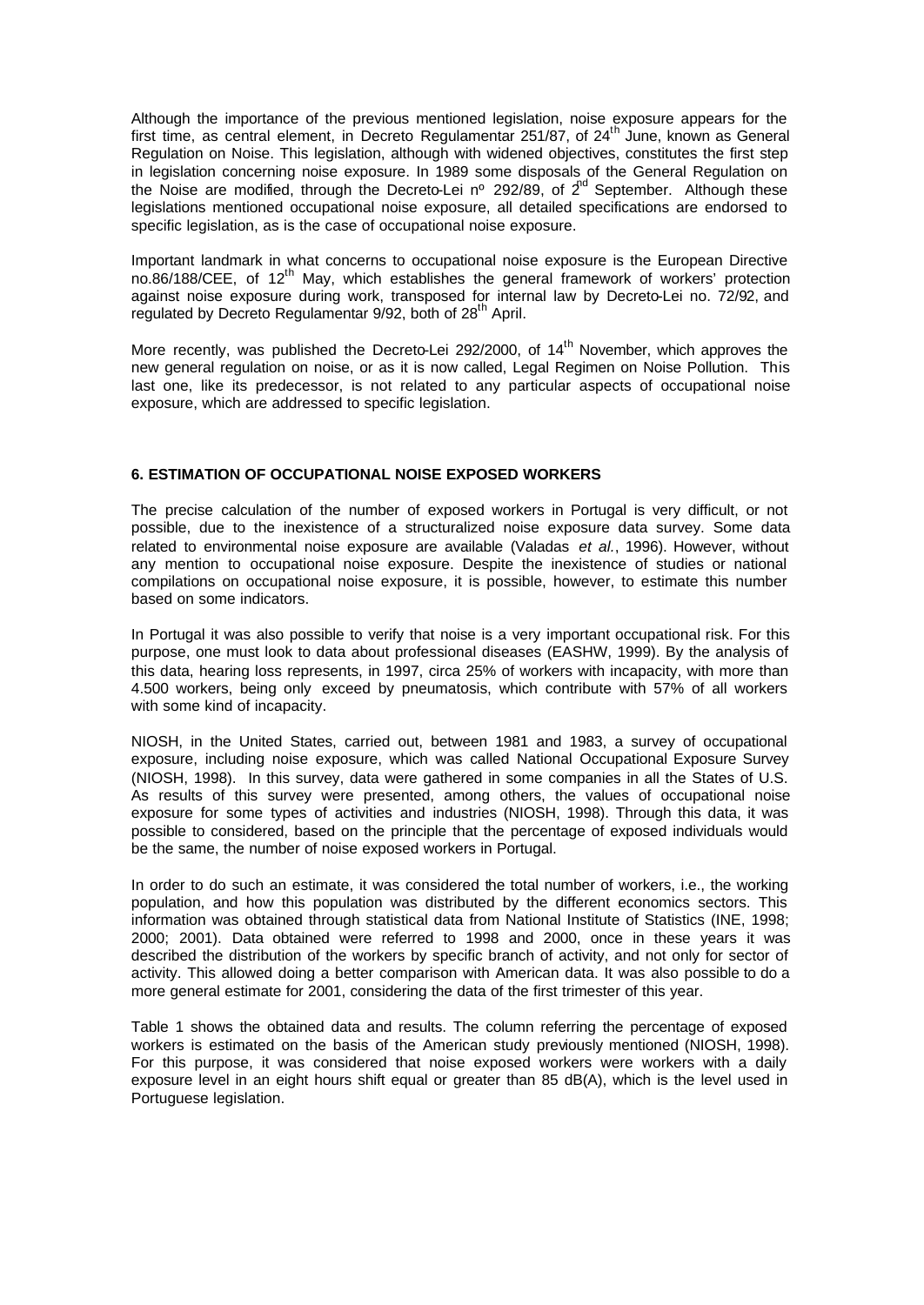| <b>ACTIVITY SECTOR</b>                                                                               | NUMBER OF WORKERS $(10^3)^{(1)}$ |                         |                      | Estimated % of                           | NUMBER OF EXPOSED WORKERS $(10^3)^{(3)}$ |         |                   |
|------------------------------------------------------------------------------------------------------|----------------------------------|-------------------------|----------------------|------------------------------------------|------------------------------------------|---------|-------------------|
|                                                                                                      | 1998                             | 2000                    | 2nd<br>Trim.<br>2001 | <b>EXPOSED</b><br>WORKERS <sup>(2)</sup> | 1998                                     | 2000    | 2nd Trim.<br>2001 |
| <b>Working population</b>                                                                            |                                  | 4 738,8 4 908,5         | 4 983.8              |                                          |                                          |         |                   |
| Agriculture, forestry, and fishing                                                                   | 639.5                            | 616,3                   | 645,2                | 19,8                                     | 126,621                                  | 122,027 | 127,750           |
| Industry, Construction, Energy, and Water                                                            |                                  | 1 694,7 1 719,6 1.696,7 |                      | $25,0$ (a)                               |                                          |         | 423,821           |
| Mining, Production and Distribution of Electricity, Gas,<br>and Water Industries                     | 47,9                             | 44,9                    |                      | 17,9                                     | 8,574                                    | 8,037   |                   |
| <b>Food Industries</b>                                                                               | 119,0                            | 117.4                   |                      | 34,0                                     | 40,509                                   | 39,964  |                   |
| Textile, Apparel Industries                                                                          | 403.5                            | 370.8                   |                      | 36.1                                     | 145.835                                  | 134,016 |                   |
| Paper, Printing, and Publishing Industries                                                           | 135,5                            | 132,0                   |                      | 33,5                                     | 45,354                                   | 44,183  |                   |
| Chemicals, Petroleum and coal products, Rubber and<br>plastic products, and other non-metal Products | 138.7                            | 128.8                   |                      | 20.7                                     | 28.718                                   | 26.668  |                   |
| Primary Metal Industries and other metal products                                                    | 116,7                            | 108.1                   |                      | 24,9                                     | 29.090                                   | 26,946  |                   |
| Electronic and other electric equipment                                                              | 81,2                             | 100,1                   |                      | 8,1                                      | 6,577                                    | 8,108   |                   |
| Transportation equipment                                                                             | 55,8                             | 47,8                    |                      | 14,3                                     | 7,987                                    | 6,842   |                   |
| Furniture Industries and Recycling                                                                   | 79,7                             | 76,1                    |                      | 28,3                                     | 22,555                                   | 21,536  |                   |
| Construction                                                                                         | 516,7                            | 593,5                   |                      | 19,1                                     | 98,586                                   | 113,240 |                   |
| <b>Services</b>                                                                                      |                                  | 2 404,6 2 572,5 2.641,9 |                      | $8,8$ (b)                                |                                          |         | 232,082           |
| Retail trade of automotive dealers and service stations                                              | 121,1                            | 137,0                   |                      | 1,4                                      | 1,695                                    | 1,918   |                   |
| Wholesale traders                                                                                    | 100.7                            | 133,3                   |                      | 5,3                                      | 5,337                                    | 7.065   |                   |
| Retail traders, Repair services                                                                      | 432.7                            | 452.7                   |                      | 20.9                                     | 90.434                                   | 94,614  |                   |
| Hotels and restaurants                                                                               | 245.0                            | 253.6                   |                      | 9,1                                      | 22.295                                   | 23.078  |                   |
| <b>Transportation and Public Utilities</b>                                                           | 177,6                            | 180,4                   |                      | 7,8                                      | 13,853                                   | 14,071  |                   |
| Financial services and Insurance                                                                     | 104,2                            | 104,6                   |                      | 1,5                                      | 1,563                                    | 1,569   |                   |
| Computers activities, Research and Development                                                       | 158,8                            | 188,9                   |                      | 1,5                                      | 2,382                                    | 2,834   |                   |
| Public Adm., Defense e Social Security                                                               | 287,4                            | 306,7                   |                      | 9,1                                      | 26,153                                   | 27,910  |                   |
| Education                                                                                            | 275,4                            | 271,2                   |                      | 9,1                                      | 25,061                                   | 24,679  |                   |
| <b>Health and Social Services</b>                                                                    | 200,5                            | 243,1                   |                      | 0,6                                      | 1,203                                    | 1,459   |                   |
| Other activities and services                                                                        | 301,1                            | 301,0                   |                      | 8,9                                      | 26,798                                   | 26,789  |                   |
|                                                                                                      |                                  |                         |                      | <b>TOTAL</b>                             | 777,182                                  | 777,553 | 783,652           |
| % Total of Exposed Workers                                                                           |                                  |                         |                      |                                          |                                          | 15,8    | 15,7              |

(1) Values obtained from 1998 and 2000 statistical data, and from general 2001 statistics.

(2) Estimated values by analogy with United States values. In some cases estimation is based in each sub-sector representativity (expressed in the number of workers) in the general sector.

(3) Values obtained by affecting the percentage value to the number of total workers.

a, b See text, point 5.

Table 1 - Estimated number of noise exposed workers in Portugal.

Analysing table 1, it is possible to see that the evolution of the number of workers in each economic activity is not uniform, i.e., the number of workers could increase in the global sector of the Industry, decreasing, however, in a specific type of Industry.

To illustrate the former example it is possible to see, in table 1, the case of Industry, Construction, Energy and Water Sector, which suffered an increase from 1998 to 2000. However, in some activities, as it is the case of the Textile and Apparel Industries, this number has decreased in the same period. Thus, for the estimate in the  $2^{nd}$  trimester of 2001 (table 1), were used data from the aggregate sector of activity. In order to do so, the corresponding percentages of exposed workers have been used (values marked with letter (a) and (b) in table 1) on the basis of the weighed mean of the several percentages associated to each separated activities.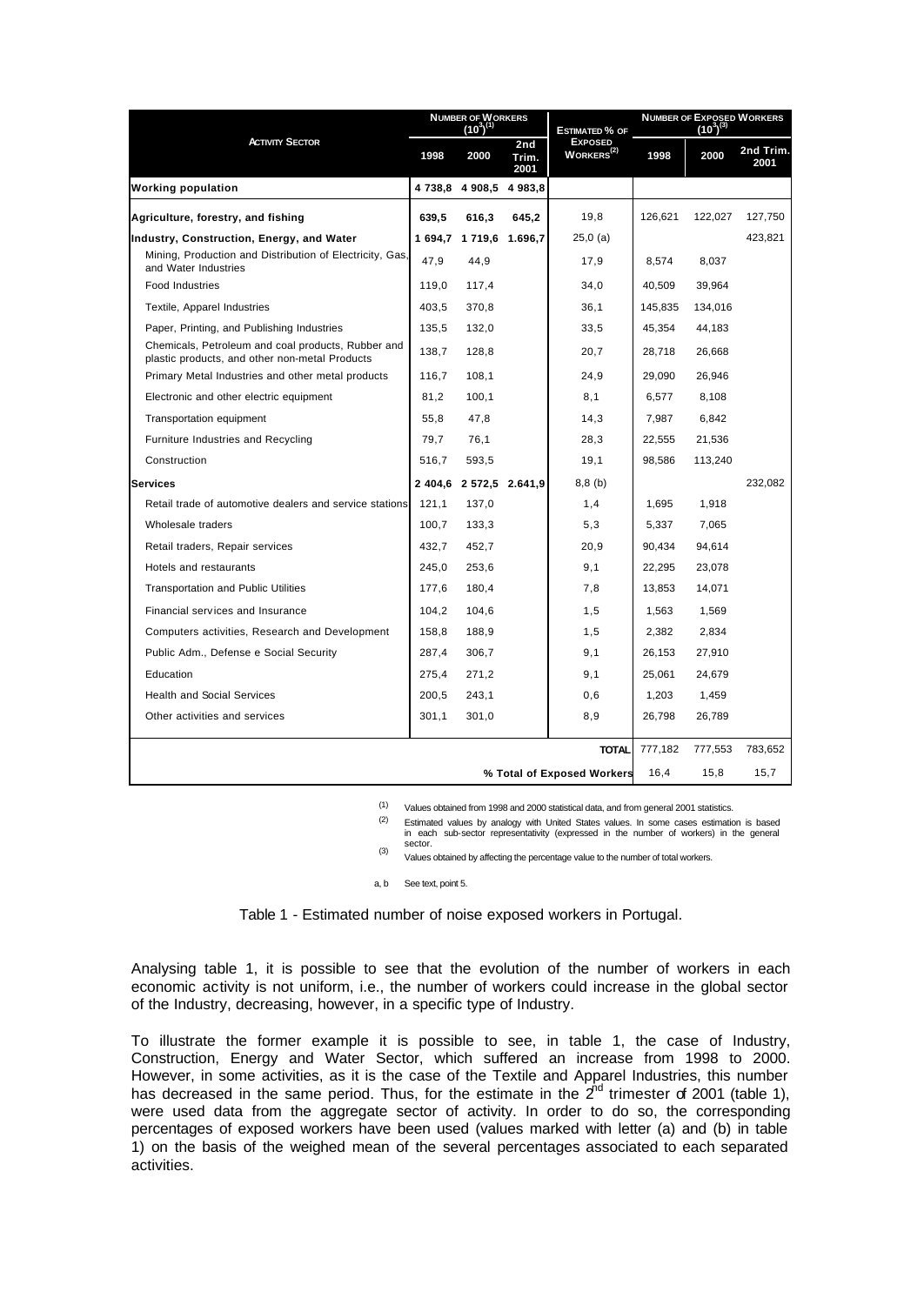It is possible to see that the percentage of exposed workers in Industry decreases from 1998 to 200. However, it is necessary to consider the fact that this analysis doesn't represent an evolutionary analysis. Therefore, it is based on the same percentage of exposed workers, only modifying the number of workers in each activity. Thus, in reality, this reduction in the Industry represents a reduction of workers in this sector of activity, but does not represent the real reduction of the number of workers exposed to noise.

The small increase of the total number of exposed workers verified between 1998 and  $2^{nd}$ trimester of 2001 (of 777.182 for 783.652 workers) is due, essentially, to the reduction of the number of workers in the Industry, where the percentage of exposed workers is higher. The increasing number of workers, along the studied years, is justified, in a large extent, by the increasing number of workers in services, where the percentage of exposed workers is lower.

Finally, it is necessary to highlight the Textile and Apparel Industries and the Construction cases, which represent, together, almost a third of the total of exposed workers. Although in the first case the problem is recognized, even without any practical consequences, in the Construction Industry this problem is still underestimated.

## **7. CONCLUSIONS**

Occupational noise exposure is, with no doubt, a transversal problem, as it encloses a large number of occupational environments, from Industry and Agriculture to Construction and Services.

Although this risk is usually considered in occupational environments, the truth is that minor importance has been given to this aspect. Often, the solution adopted is the most obvious, the adoption of hearing protection devices.

Although the estimate has been done with reference to the North American values, whose sectors of activity can differ to the Portuguese reality, one can assume that estimation does not have a significant error, and considering the inexistence of this survey, it seems to be an useful indicator. The percentage values presented in this study are alarming, showing that more than 25% of occupational population in industry is exposed to high sound pressure levels.

One of the conclusions that can be drawn by this analysis is the fact that the great importance of occupational noise has no consequences in the measures, carried out to reduce and prevent it. In fact, as it can be seen for the presented numbers, noise is an occupational risk with increasing trend, which will be aggravated if no measures and programs are established.

It is, therefore, necessary to adopt different preventive and corrective solutions against occupational noise, and not restricting them to the use of HPD, solution often adopted for its relative easiness implementation and low cost. Although seeming a practical solution to the problem, it could be contradicted by the discrepancy between real and catalogued attenuation (Arezes and Miguel, 2001).

Although great part of problems resolution can be associated to an adjusted prevention, there are many things to do in this domain, namely, in the development of prevention instruments. Thus, the current and future research should be based on the need for development of more efficient instruments of prevention, as for example, new methods of hearing evaluation, training methods or biological indicators of hearing loss susceptibility.

Independently of HCP further orientations, the future of Prevention, in what it concerns noise exposure, will consider the development of more efficient assessment tools, in order to decrease, or even eliminate, the impact of occupational noise exposure in workers' quality of life.